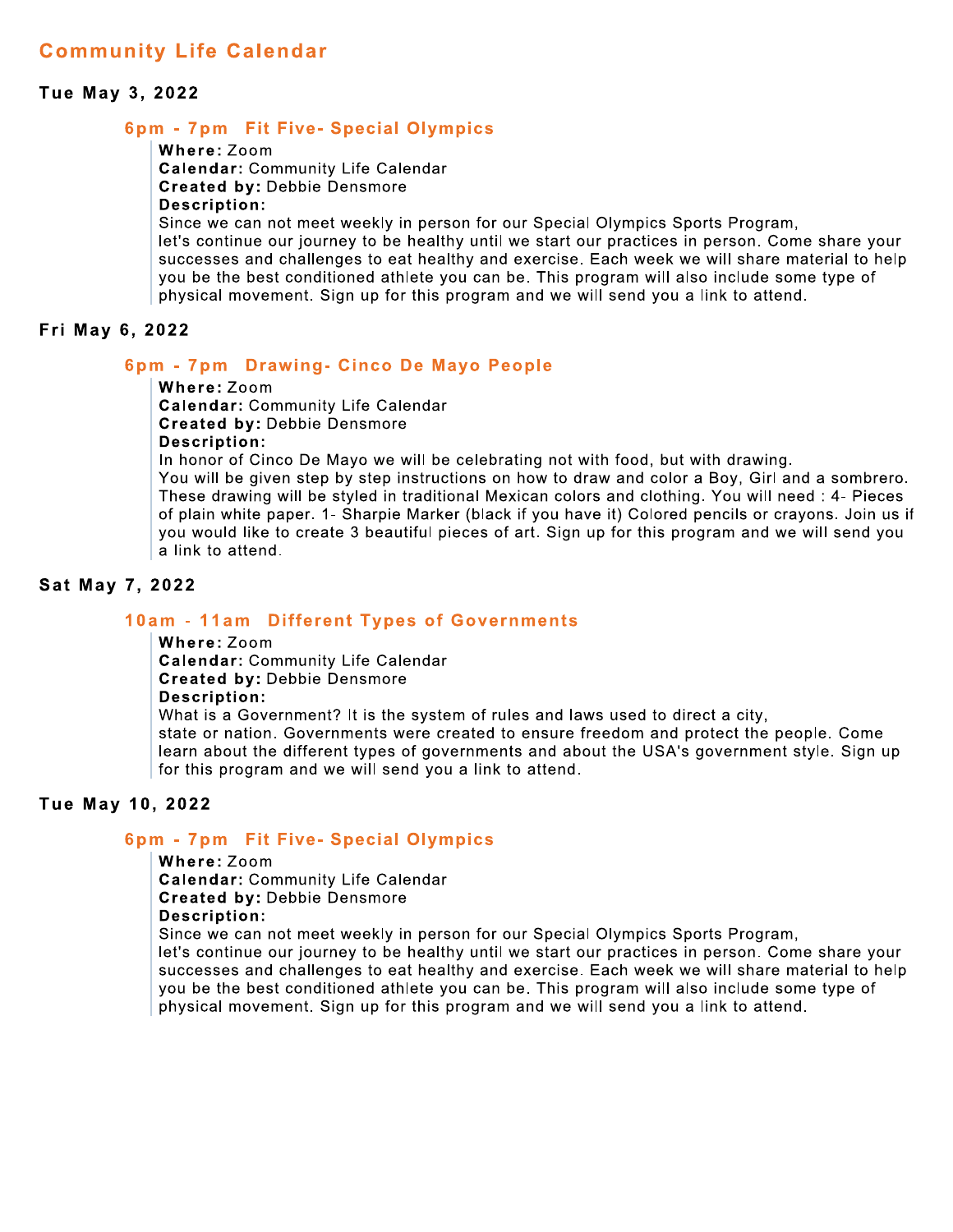#### Wed May 11, 2022

# 6pm - 7pm Self Advocacy Special Planning Meeting

#### Where: Zoom

**Calendar: Community Life Calendar Created by: Debbie Densmore** 

#### Description:

The Arc Self Advocate United Group is holding a special planning meeting to increase their membership. Come to this meeting and be part of the planning process. Sign up for this program and we will send you a link to attend.

# Fri May 13, 2022

### 6pm - 7pm Spring Break

#### Where: Zoom

**Calendar: Community Life Calendar** 

# **Created by: Debbie Densmore**

Description:

Spring is in the air, and you might be looking to get away for the day or a

weekend. Let's explore a popular vacation spot that is in New England and is filled with a lot of history. This location was also used in many movies you may have seen. Join us to learn about this popular getaway and how to get there. Sign up for this program and we will send you a link to attend.

### Sat May 14, 2022

# 10am - 11:30am Norman Rockwell Documentary

#### Where: Zoom

**Calendar: Community Life Calendar** 

**Created by: Debbie Densmore** 

Description:

Norman Rockwell was an American painter and illustrator. His art work showed our American Culture for over 50 years. Come to this program to see his work and learn the meaning behind some of his most popular art pieces. Sign up for this program and we will send you a link to attend.

### Sun May 15, 2022

## 6:30am - 11am Volunteer- Hartford Marathon Foundation

Where: Mystic CT **Calendar: Community Life Calendar Created by: Debbie Densmore** Description: We are looking for Volunteers who want to help us with a Hartford Marathon Road Race. Please note: This is an early morning event. Sign up for this program and we will reach out to you with more details.

# Tue May 17, 2022

#### 5pm - 6pm Voices

#### Where: Zoom

**Calendar: Community Life Calendar Created by: Debbie Densmore** Description:

This is a group for women only. This is a self empowerment group for women to meet, share and talk about the challenges, successes and all that make them strong. If you would like to attend this meeting, sign up and we will send you a link.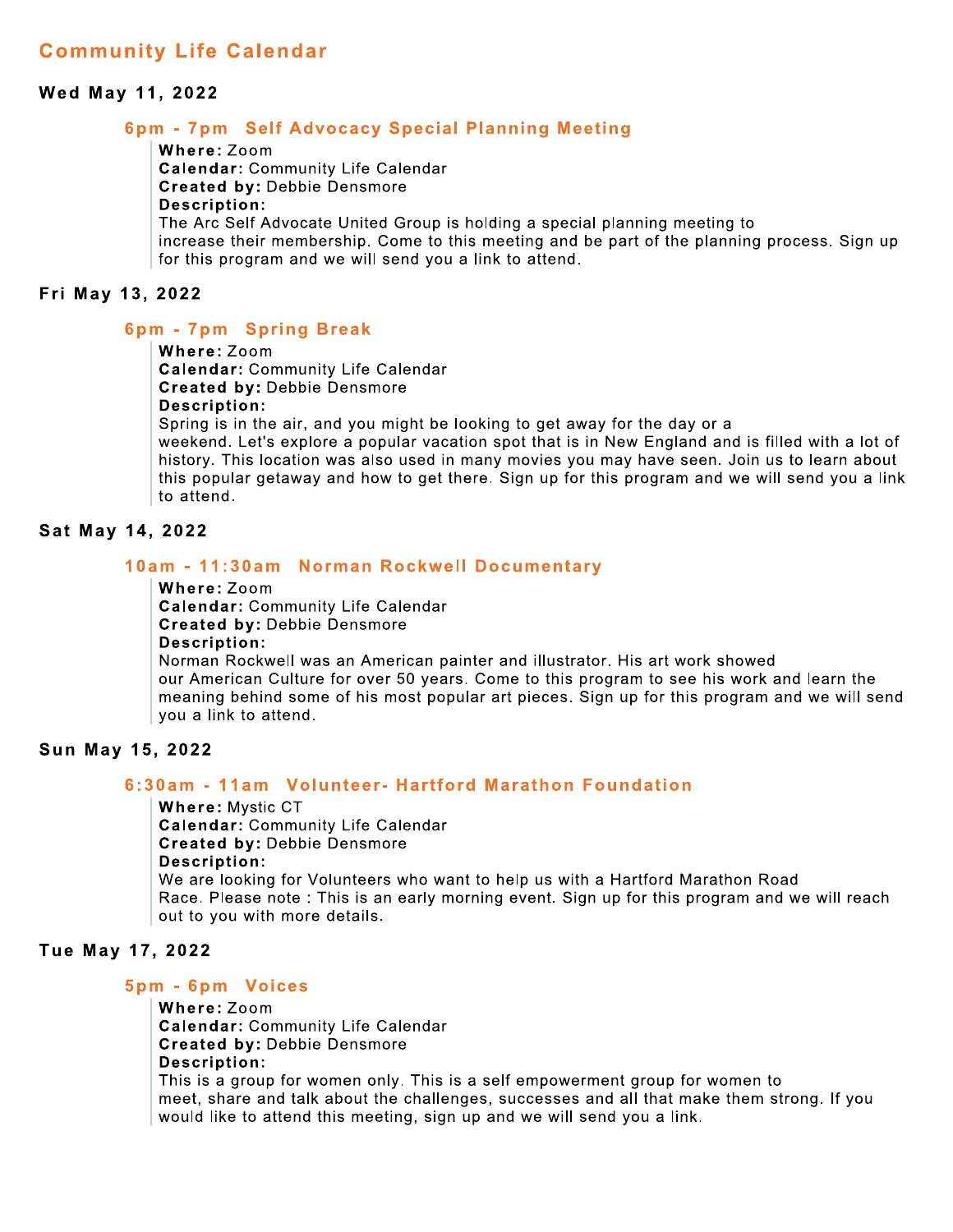## 6pm - 7pm Men's group

#### Where: Zoom

**Calendar: Community Life Calendar** 

**Created by: Debbie Densmore** 

## Description:

This program is offered to men only. It will act as a support group for men to talk about their strengths, successes and challenges. Come to this group and support each other. Sign up and we will send you a link to attend.

# Wed May 18, 2022

## 6pm - 7pm Self Advocacy

#### Where: Zoom

**Calendar: Community Life Calendar Created by: Debbie Densmore** 

#### Description:

Come join our Self Advocacy Group. Self advocacy teaches us how to make

decisions and choices that affect our lives so we can be more independent. You will learn how to speak up for what you believe in, take responsibility for your life, learn to ask questions and how to solve problems. Sign up for this group meeting and we will send you a link to attend.

## Fri May 20, 2022

## 6pm - 7pm American Sign Language

#### Where: Zoom

**Calendar: Community Life Calendar Created by: Debbie Densmore** 

# Description:

American Sign Language is a way for those who are deaf and hard of hearing to express themselves. Even if you can hear, this form of communication promotes your awareness to those who can not. We will go over some important signs for beginners and even learn a popular song using ASL. Sign up fo this fun night and we will send you a link to attend.

# Sat May 21, 2022

# 10am - 11am Social Connections

Where: Zoom **Calendar: Community Life Calendar Created by: Debbie Densmore** Description:

Social connections are the relationships you have with people around you. Having social connections with other people helps you not feel so alone and improves your mental health. Come to this program and learn how to improve your current relationships and make new ones. Sign up for this program and we will send you a link to attend.

### **Tue May 24, 2022**

# 6pm - 7pm Fit Five- Special Olympics

Where: Zoom **Calendar: Community Life Calendar Created by: Debbie Densmore** Description:

Since we can not meet weekly in person for our Special Olympics Sports Program, let's continue our journey to be healthy until we start our practices in person. Come share your successes and challenges to eat healthy and exercise. Each week we will share material to help you be the best conditioned athlete you can be. This program will also include some type of physical movement. Sign up for this program and we will send you a link to attend.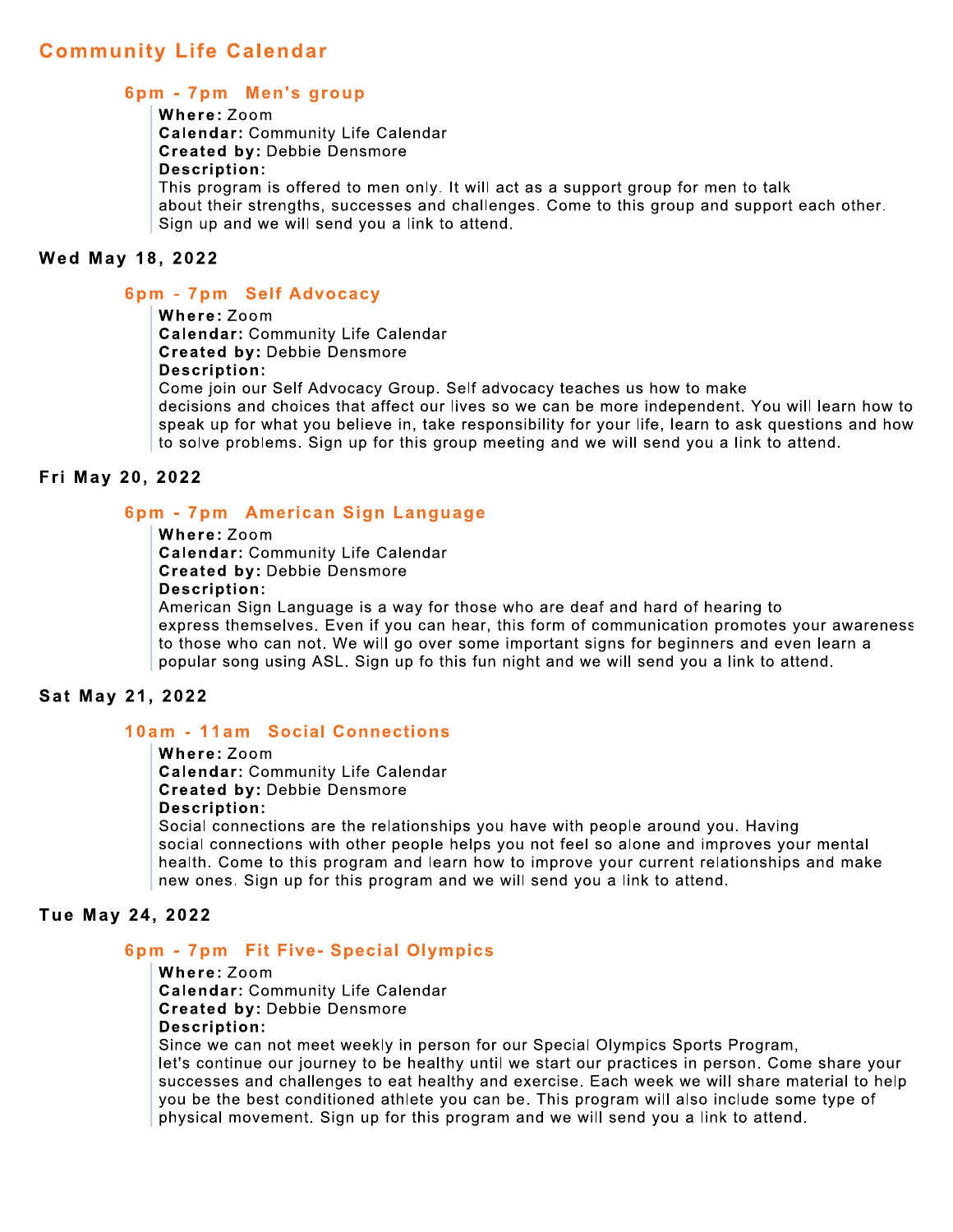## Fri May 27, 2022

## 6pm - 7pm National Memorial Day Parade

#### Where: Zoom

**Calendar: Community Life Calendar Created by: Debbie Densmore** 

Description:

We will be viewing the National Memorial Day Parade. This parade is a salute to our military and fallen heroes. You will see marching bands, floats and more from all branches of our military. This parade is very patriotic and will kick start your holiday weekend. Sign up for this program and we will send you a link to attend. Feel free to bring a snack and beverage to enjoy as you watch the parade.

# Sat May 28, 2022

## All day No program- Enjoy your holiday weekend!

Sat May 28, 2022 **Calendar: Community Life Calendar Created by: Debbie Densmore** 

## Mon May 30, 2022

## **All day Happy Memorial Day**

Mon May 30, 2022 **Calendar: Community Life Calendar Created by: Debbie Densmore** 

### Tue May 31, 2022

# 6pm - 7pm Fit Five- Special Olympics

Where: Zoom **Calendar: Community Life Calendar Created by: Debbie Densmore** Description:

Since we can not meet weekly in person for our Special Olympics Sports Program. let's continue our journey to be healthy until we start our practices in person. Come share your successes and challenges to eat healthy and exercise. Each week we will share material to help you be the best conditioned athlete you can be. This program will also include some type of physical movement. Sign up for this program and we will send you a link to attend.

# Fri Jun 3, 2022

### 6pm - 7:30pm Movie Night- Frozen 2

Where: Zoom **Calendar: Community Life Calendar Created by: Debbie Densmore** Description: Bring your snack and beverage and come join your friends to watch the movie Frozen 2. Sign up and we will send you a link to attend.